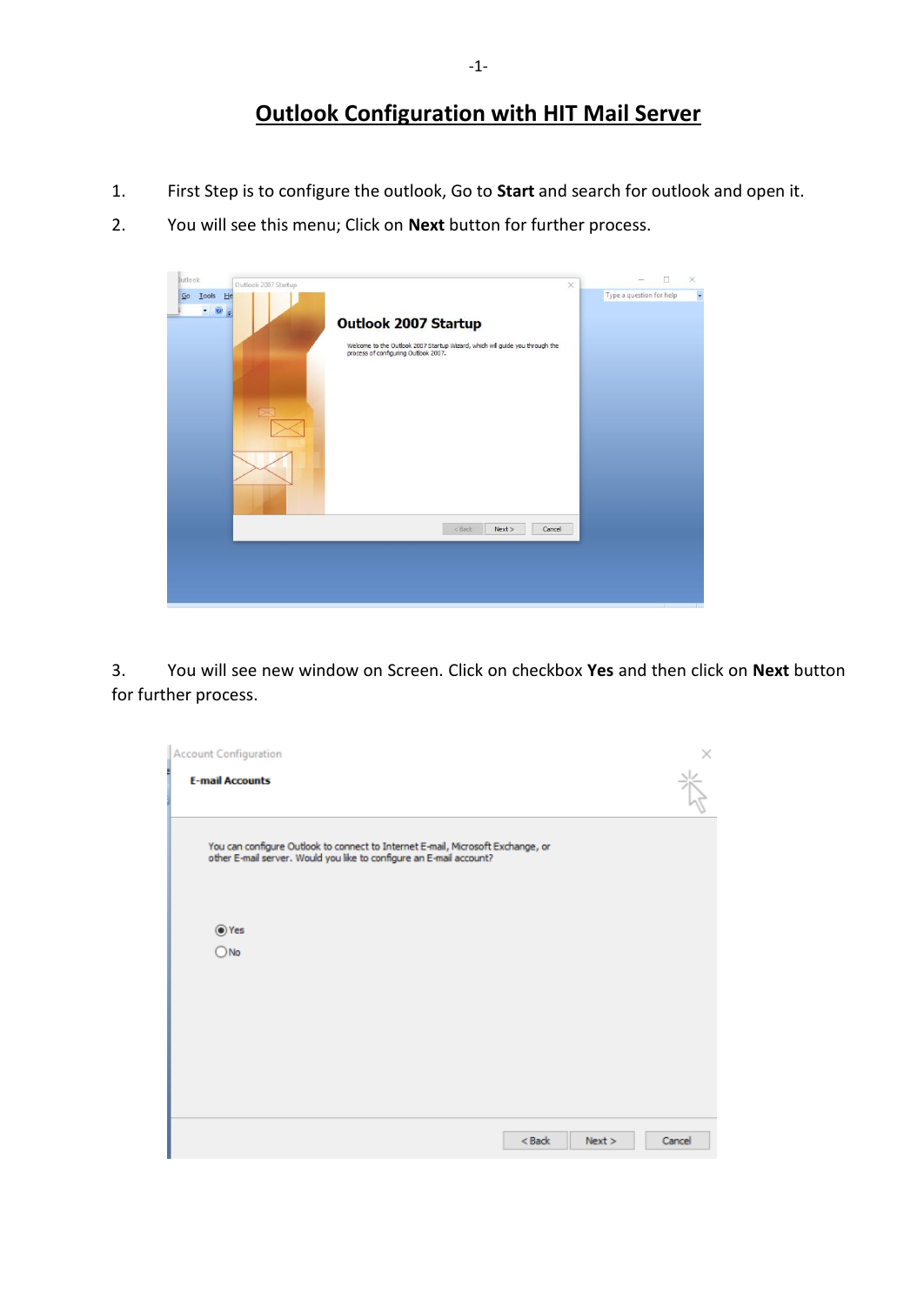4. In the next Window, you will choose the option to configure it **Manually**. For **this purpose,** click on checkbox "**manually configure server settings or additional server types"** and then click **Next** button.

| Add New E-mail Account    |                                                                 |  |
|---------------------------|-----------------------------------------------------------------|--|
| <b>Auto Account Setup</b> |                                                                 |  |
|                           |                                                                 |  |
| Your Name:                | webmaster                                                       |  |
|                           | Example: Barbara Sankovic                                       |  |
| E-mail Address:           | webmaster@hit.gov.pk                                            |  |
|                           | Example: barbara@contoso.com                                    |  |
| Password:                 | -----------                                                     |  |
| Retype Password:          | ***********                                                     |  |
|                           | Type the password your Internet service provider has given you. |  |
|                           |                                                                 |  |
|                           |                                                                 |  |
|                           |                                                                 |  |
|                           |                                                                 |  |
|                           |                                                                 |  |
|                           | Mannally configure server settings or additional server types   |  |
|                           | $<$ Back<br>Next<br>Cancel                                      |  |
|                           |                                                                 |  |

5. Select **Internet E-mail** option and click Next:

| Add New E-mail Account<br><b>Choose E-mail Service</b> |                                                                                                    | $\leq$ |
|--------------------------------------------------------|----------------------------------------------------------------------------------------------------|--------|
|                                                        | <b>O</b> Internet E-mail                                                                           |        |
|                                                        | Connect to your POP, IMAP, or HTTP server to send and receive e-mail messages.                     |        |
|                                                        | <b>Microsoft Exchange</b>                                                                          |        |
|                                                        | Connect to Microsoft Exchange for access to your e-mail, calendar, contacts, faxes and voice mail. |        |
| <b>Other</b>                                           |                                                                                                    |        |
|                                                        | Connect to a server type shown below.                                                              |        |
|                                                        | Outlook Mobile Service (Text Messaging)                                                            |        |
|                                                        |                                                                                                    |        |
|                                                        |                                                                                                    |        |
|                                                        |                                                                                                    |        |
|                                                        |                                                                                                    |        |
|                                                        |                                                                                                    |        |
|                                                        |                                                                                                    |        |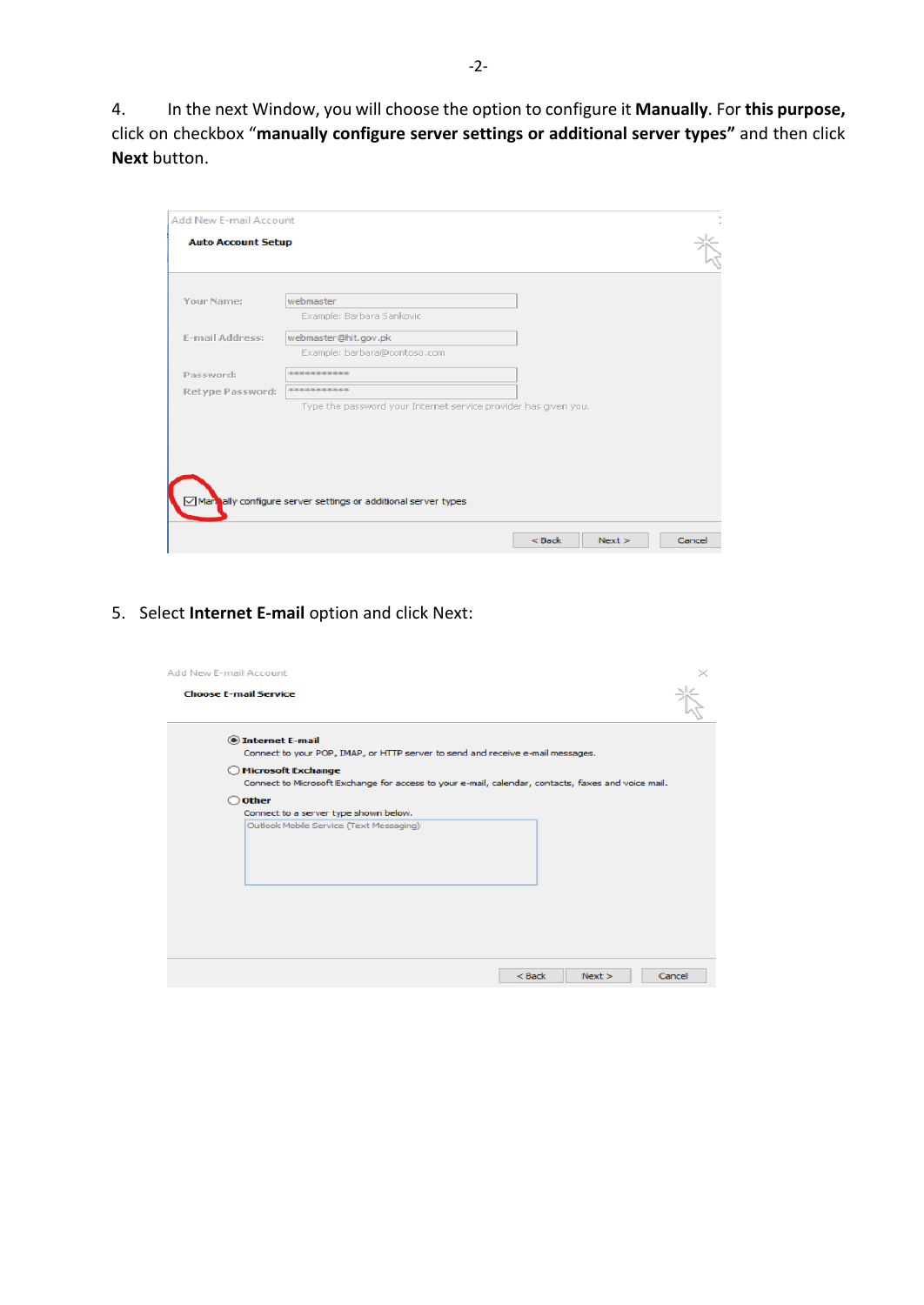- 6. In this window, you will enter your Account **Details:**
	- 6.1.1. Enter Your Name as you want it to appear.
	- 6.1.2. Enter your full email address **[username@hit.gov.pk](mailto:username@hit.gov.pk)** in the Email address: field.
	- 6.1.3. Select **POP3** in Account Type.
	- 6.1.4. Enter **mail.hit.gov.pk** in the "Incoming mail server:" field
	- 6.1.5. Enter **mail.hit.gov.pk** in the "Outgoing mail (SMTP) server:" field.
	- **6.1.6.** Enter your username username@hit.gov.com in the "Account name:" field.

## And Then Click on **More Settings** button**:**

| <b>User Information</b>      |                                                          | <b>Test Account Settings</b>                                                                           |
|------------------------------|----------------------------------------------------------|--------------------------------------------------------------------------------------------------------|
| Your Name:                   | webmaster                                                | After filing out the information on this screen, we<br>recommend you test your account by clicking the |
| E-mail Address:              | webmaster@hit.gov.pk                                     | button below. (Requires network connection)                                                            |
| <b>Server Information</b>    |                                                          |                                                                                                        |
| <b>Account Type:</b>         | POP <sub>3</sub>                                         | Test Account Settings                                                                                  |
| Incoming mail server:        | mail.hit.gov.pk                                          |                                                                                                        |
| Outgoing mail server (SMTP): | mail.hit.gov.pk                                          |                                                                                                        |
| <b>Logon Information</b>     |                                                          |                                                                                                        |
| Liser Name:                  | webmaster@hit.gov.pk                                     |                                                                                                        |
| Password:                    |                                                          |                                                                                                        |
|                              | Remember password                                        |                                                                                                        |
|                              | Require logon using Secure Password Authentication (SPA) |                                                                                                        |

- 7. Perform the following Steps:
	- 7.1. Click on the **Outgoing Server** tab
	- 7.2. Check My outgoing server (SMTP) Requires Authentication
	- 7.3. Make sure Use same setting as my incoming mail server is also checked.
	- 7.4. Click on OK.

| Monutgoing server (SMTP) requires authentication<br>· Use same settings as my incoming mail server |                   |                                              |  |
|----------------------------------------------------------------------------------------------------|-------------------|----------------------------------------------|--|
| Log on using                                                                                       |                   |                                              |  |
| User Name:                                                                                         |                   |                                              |  |
| Password:                                                                                          |                   |                                              |  |
|                                                                                                    | Remember password |                                              |  |
|                                                                                                    |                   | Require Secure Password Authentication (SPA) |  |
| O Log on to incoming mail server before sending mail                                               |                   |                                              |  |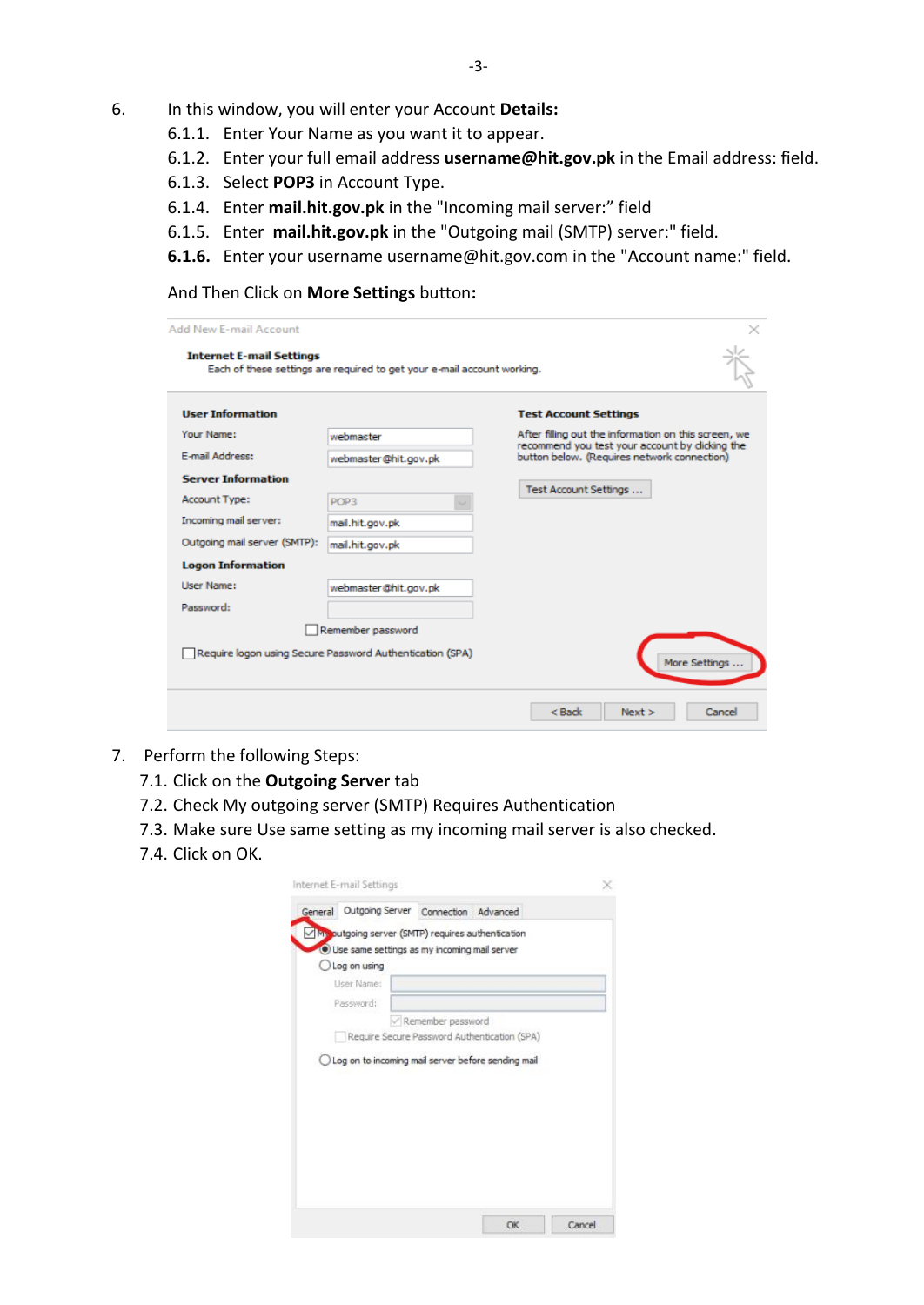8. Click on **Advanced** tab and enable the highlighted check box as shown in below image. It will copy your new email messages to Outlook. But if you've been given default space which is 5mb, you can leave this check box unchecked and you won't face any problem regarding space size because all the incoming emails will directly be forwarded to your outlook. No copy will be maintained on the web.

|             | Server Port Numbers                                  |      |              |      |  |
|-------------|------------------------------------------------------|------|--------------|------|--|
|             | Incoming server (POP3): 110                          |      | Use Defaults |      |  |
|             | This server requires an encrypted connection (SSL)   |      |              |      |  |
|             | Outgoing server (SMTP): 25                           |      |              |      |  |
|             | Use the following type of encrypted connection:      |      |              | None |  |
|             | Server Timeouts                                      |      |              |      |  |
| Short       |                                                      | Long | 1 minute     |      |  |
| <b>JAIM</b> |                                                      |      |              |      |  |
|             | $\angle$ Legive a copy of messages on the server     |      |              |      |  |
|             | Remove from server after                             |      | 10           | days |  |
|             | Remove from server when deleted from 'Deleted Items' |      |              |      |  |
|             |                                                      |      |              |      |  |
|             |                                                      |      |              |      |  |
|             |                                                      |      |              |      |  |
|             |                                                      |      |              |      |  |

9. In the next step, you will go back to **Internet Email Settings** window, you will click on **"Test Account Settings".** And if you see the message like the following image, you are good to go.

| Congratulations! All tests completed successfully. Click Close to continue. |               | Stop  |
|-----------------------------------------------------------------------------|---------------|-------|
|                                                                             |               | Close |
| Tasks<br><b>Errors</b>                                                      |               |       |
| Tasks                                                                       | <b>Status</b> |       |
|                                                                             |               |       |
| Log onto incoming mail server (POP3)                                        | Completed     |       |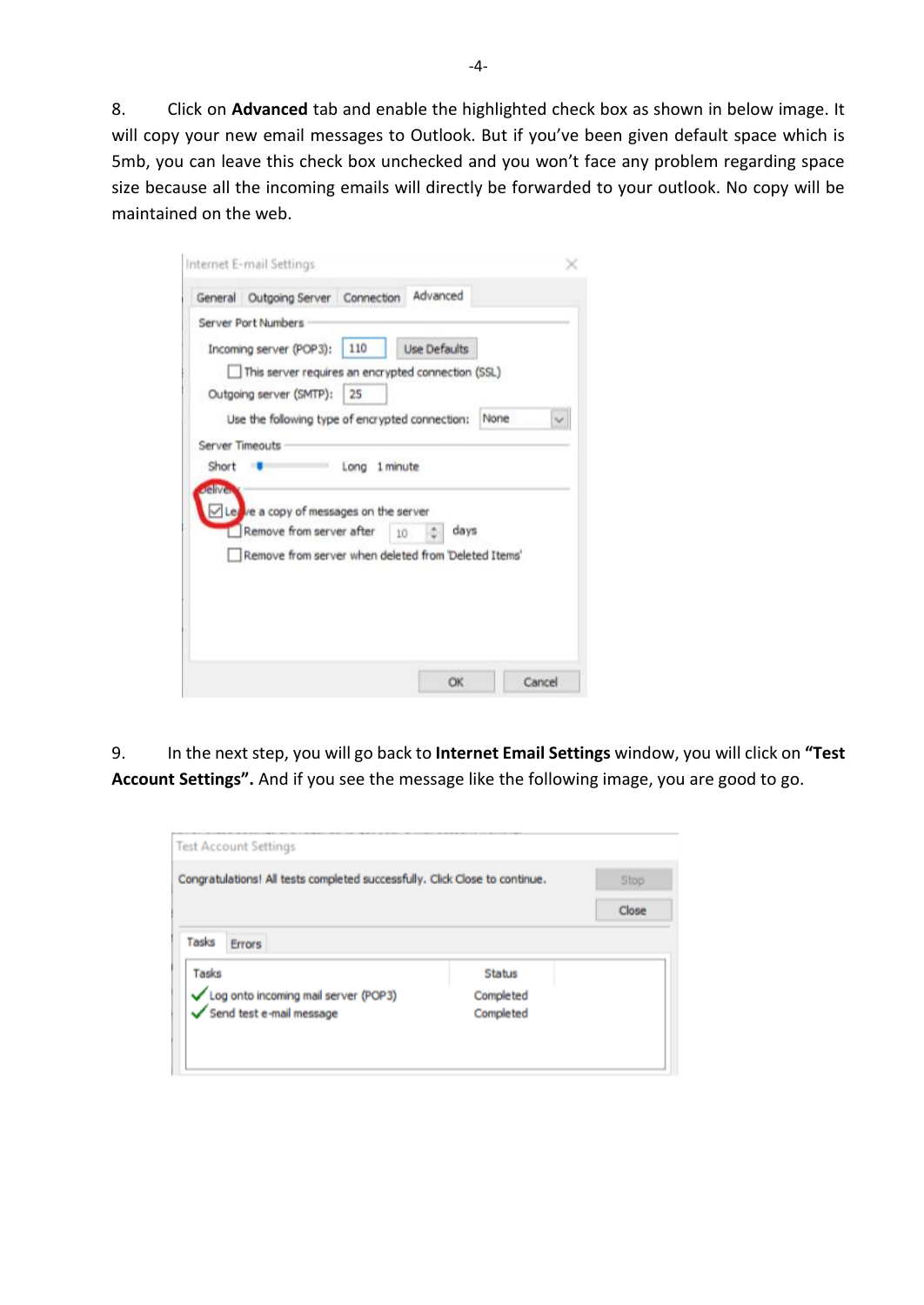10. Click close and then press Next button for last process. After this process, your account will be configured successfully  $\odot$ . Wait for the emails to sync properly. If you don't see the message like in above image, you need to check all the changes made in step 6 to step 8.

| Change E-mail Account           |                                                                         |                                                                                               |  |  |
|---------------------------------|-------------------------------------------------------------------------|-----------------------------------------------------------------------------------------------|--|--|
| <b>Internet E-mail Settings</b> | Each of these settings are required to get your e-mail account working. |                                                                                               |  |  |
| <b>User Information</b>         |                                                                         | <b>Test Account Settings</b>                                                                  |  |  |
| Your Name:                      | webmaster                                                               | After filling out the information on this screen, we                                          |  |  |
| E-mail Address:                 | webmaster@hit.gov.pk                                                    | recommend you test your account by dicking the<br>button below. (Requires network connection) |  |  |
| <b>Server Information</b>       |                                                                         | Test Account Settings                                                                         |  |  |
| Account Type:                   | POP3                                                                    |                                                                                               |  |  |
| Incoming mail server:           | mail.hit.gov.pk                                                         |                                                                                               |  |  |
| Outgoing mail server (SMTP):    | mail.hit.gov.pk                                                         |                                                                                               |  |  |
| <b>Logon Information</b>        |                                                                         |                                                                                               |  |  |
| <b>User Name:</b>               | webmaster@hit.gov.pk                                                    |                                                                                               |  |  |
| Password:                       | ***********                                                             |                                                                                               |  |  |
|                                 | $\sqrt{}$ Remember password                                             |                                                                                               |  |  |
|                                 | Require logon using Secure Password Authentication (SPA)                | More Settings                                                                                 |  |  |
|                                 |                                                                         | $<$ Back<br>Next:<br>Cancel                                                                   |  |  |